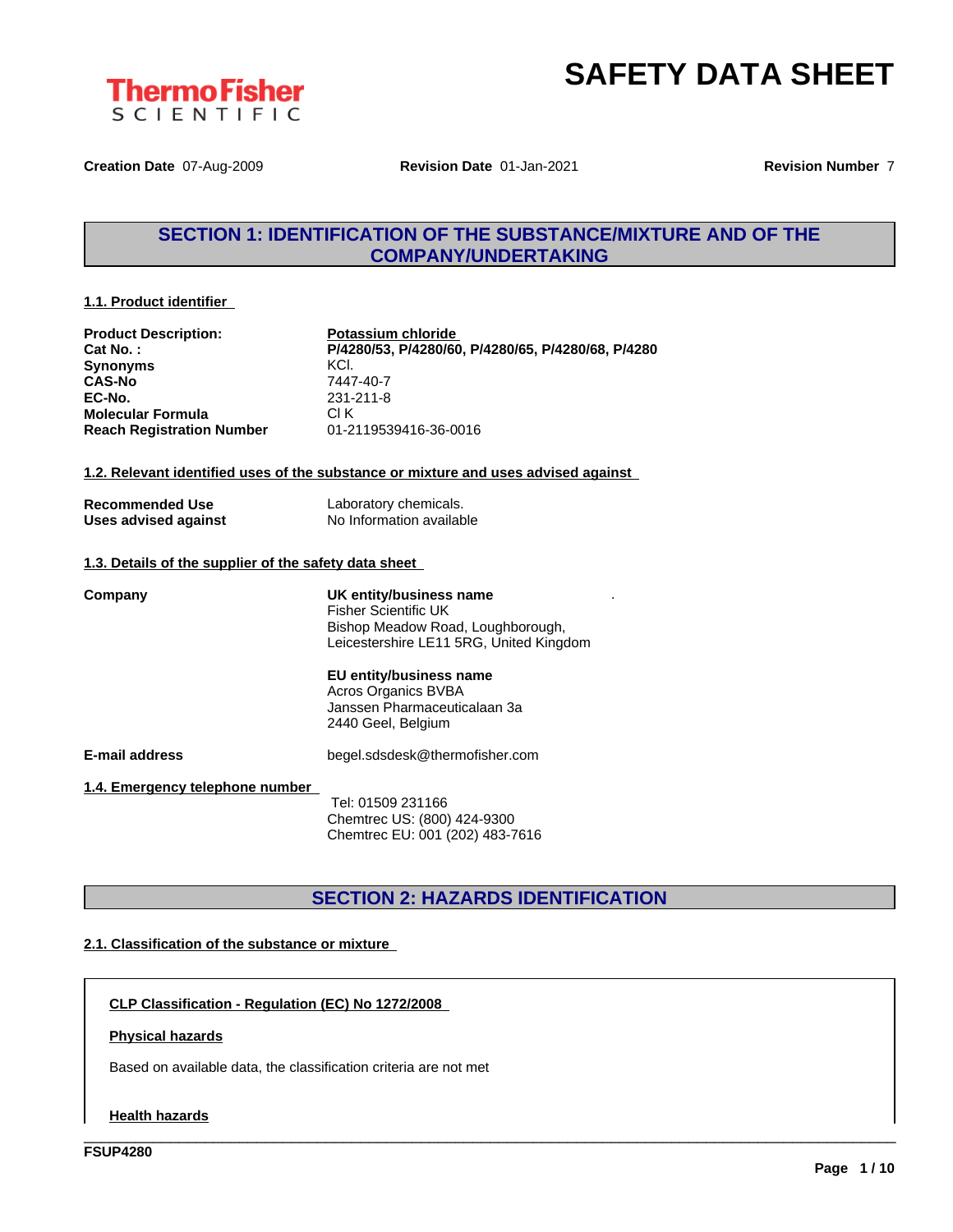Based on available data, the classification criteria are not met

### **Environmental hazards**

Based on available data, the classification criteria are not met

*Full text of Hazard Statements: see section 16*

#### **2.2. Label elements**

#### **Hazard Statements**

#### **Precautionary Statements**

#### **2.3. Other hazards**

In accordance with Annex XIII of the REACH Regulation, inorganic substances do not require assessment

Toxic to terrestrial vertebrates

### **SECTION 3: COMPOSITION/INFORMATION ON INGREDIENTS**

#### **3.1. Substances**

| <b>Component</b>   | <b>CAS-No</b> | EC-No.    | Weight % | CLP Classification - Regulation (EC) No<br>1272/2008 |
|--------------------|---------------|-----------|----------|------------------------------------------------------|
| Potassium chloride | 7447-40-7     | 231-211-8 | >95      |                                                      |

| -0016<br>ω,<br>$\sim$<br>TACI. |
|--------------------------------|
|--------------------------------|

*Full text of Hazard Statements: see section 16*

### **SECTION 4: FIRST AID MEASURES**

#### **4.1. Description of first aid measures**

| Wash off immediately with plenty of water for at least 15 minutes. Get medical attention<br><b>Skin Contact</b><br>immediately if symptoms occur.<br>Do NOT induce vomiting. Get medical attention if symptoms occur.<br><b>Ingestion</b><br><b>Inhalation</b><br>Remove to fresh air. Get medical attention immediately if symptoms occur. If not breathing,<br>give artificial respiration.<br><b>Self-Protection of the First Aider</b><br>No special precautions required. | <b>Eye Contact</b> | Rinse immediately with plenty of water, also under the eyelids, for at least 15 minutes. Get<br>medical attention. |
|--------------------------------------------------------------------------------------------------------------------------------------------------------------------------------------------------------------------------------------------------------------------------------------------------------------------------------------------------------------------------------------------------------------------------------------------------------------------------------|--------------------|--------------------------------------------------------------------------------------------------------------------|
|                                                                                                                                                                                                                                                                                                                                                                                                                                                                                |                    |                                                                                                                    |
|                                                                                                                                                                                                                                                                                                                                                                                                                                                                                |                    |                                                                                                                    |
|                                                                                                                                                                                                                                                                                                                                                                                                                                                                                |                    |                                                                                                                    |
|                                                                                                                                                                                                                                                                                                                                                                                                                                                                                |                    |                                                                                                                    |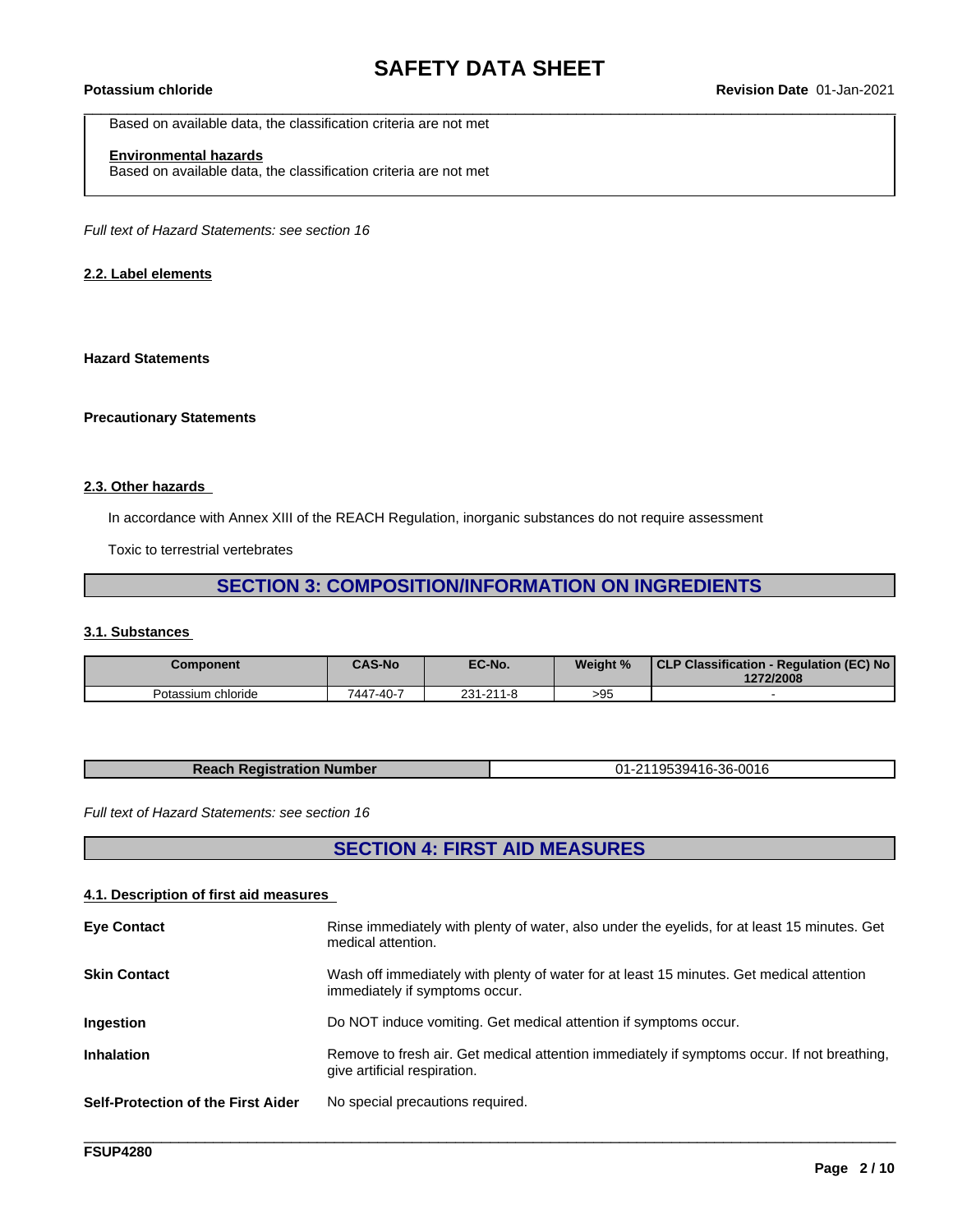#### **4.2. Most important symptoms and effects, both acute and delayed**

No information available.

#### **4.3. Indication of any immediate medical attention and special treatment needed**

**Notes to Physician** Treat symptomatically.

**SECTION 5: FIREFIGHTING MEASURES**

#### **5.1. Extinguishing media**

#### **Suitable Extinguishing Media**

Use extinguishing measures that are appropriate to local circumstances and the surrounding environment. Water spray, carbon dioxide (CO2), dry chemical, alcohol-resistant foam.

### **Extinguishing media which must not be used for safety reasons**

No information available.

#### **5.2. Special hazards arising from the substance or mixture**

Thermal decomposition can lead to release of irritating gases and vapors.

#### **Hazardous Combustion Products**

Potassium oxides, Hydrogen chloride gas.

#### **5.3. Advice for firefighters**

As in any fire, wear self-contained breathing apparatus pressure-demand, MSHA/NIOSH (approved or equivalent) and full protective gear.

### **SECTION 6: ACCIDENTAL RELEASE MEASURES**

#### **6.1. Personal precautions, protective equipment and emergency procedures**

Ensure adequate ventilation. Use personal protective equipment as required. Avoid dust formation.

#### **6.2. Environmental precautions**

Should not be released into the environment. See Section 12 for additional Ecological Information.

#### **6.3. Methods and material for containment and cleaning up**

Sweep up and shovel into suitable containers for disposal. Avoid dust formation.

#### **6.4. Reference to other sections**

Refer to protective measures listed in Sections 8 and 13.

### **SECTION 7: HANDLING AND STORAGE**

#### **7.1. Precautions for safe handling**

Wear personal protective equipment/face protection. Ensure adequate ventilation. Avoid contact with skin, eyes or clothing. Avoid ingestion and inhalation. Avoid dust formation.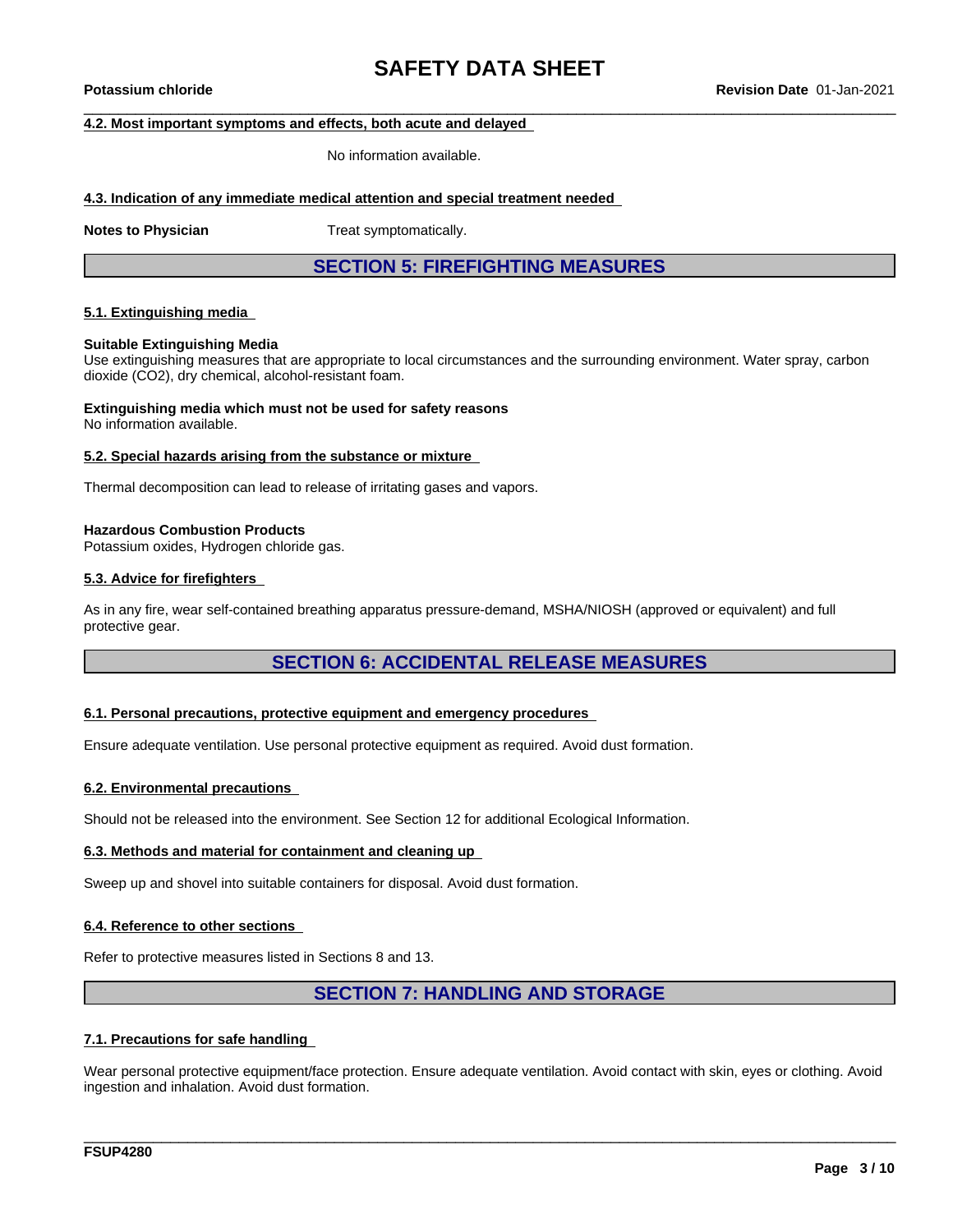#### **Hygiene Measures**

Handle in accordance with good industrial hygiene and safety practice. Keep away from food, drink and animal feeding stuffs. Do not eat, drink or smoke when using this product. Remove and wash contaminated clothing and gloves, including the inside, before re-use. Wash hands before breaks and after work.

#### **7.2. Conditions for safe storage, including any incompatibilities**

Keep containers tightly closed in a dry, cool and well-ventilated place.

#### **Technical Rules for Hazardous Substances (TRGS) 510 Storage Class (LGK) (Germany)** Class 13

#### **7.3. Specific end use(s)**

Use in laboratories

#### **SECTION 8: EXPOSURE CONTROLS/PERSONAL PROTECTION**

#### **8.1. Control parameters**

#### **Exposure limits**

List source(s):

#### **Biological limit values**

This product, as supplied, does not contain any hazardous materials with biological limits established by the region specific regulatory bodies

#### **Monitoring methods**

BS EN 14042:2003 Title Identifier: Workplace atmospheres. Guide for the application and use of procedures for the assessment of exposure to chemical and biological agents.

MDHS14/3 General methods for sampling and gravimetric analysis of respirable and inhalable dust

#### **Derived No Effect Level (DNEL)** Workers

| Route of exposure | Acute effects (local) | <b>Acute effects</b><br>(systemic) | <b>Chronic effects</b><br>(local) | <b>Chronic effects</b><br>(systemic) |
|-------------------|-----------------------|------------------------------------|-----------------------------------|--------------------------------------|
| Oral              |                       |                                    |                                   |                                      |
| Dermal            |                       | 910 mg/kg                          |                                   | $303 \text{ mg/kg}$                  |
| <b>Inhalation</b> |                       | 5320 mg/m <sup>3</sup>             |                                   | $1064 \text{ ma/m}^3$                |

**Predicted No Effect Concentration** No information available. **(PNEC)**

| <b>Fresh water</b>       | $0.1$ mg/L |
|--------------------------|------------|
| <b>Marine water</b>      | $0.1$ mg/L |
| Microorganisms in sewage | 10 $mq/L$  |
| treatment                |            |

#### **8.2. Exposure controls**

#### **Engineering Measures**

None under normal use conditions.

# **Personal protective equipment**

Wear safety glasses with side shields (or goggles) (European standard - EN 166)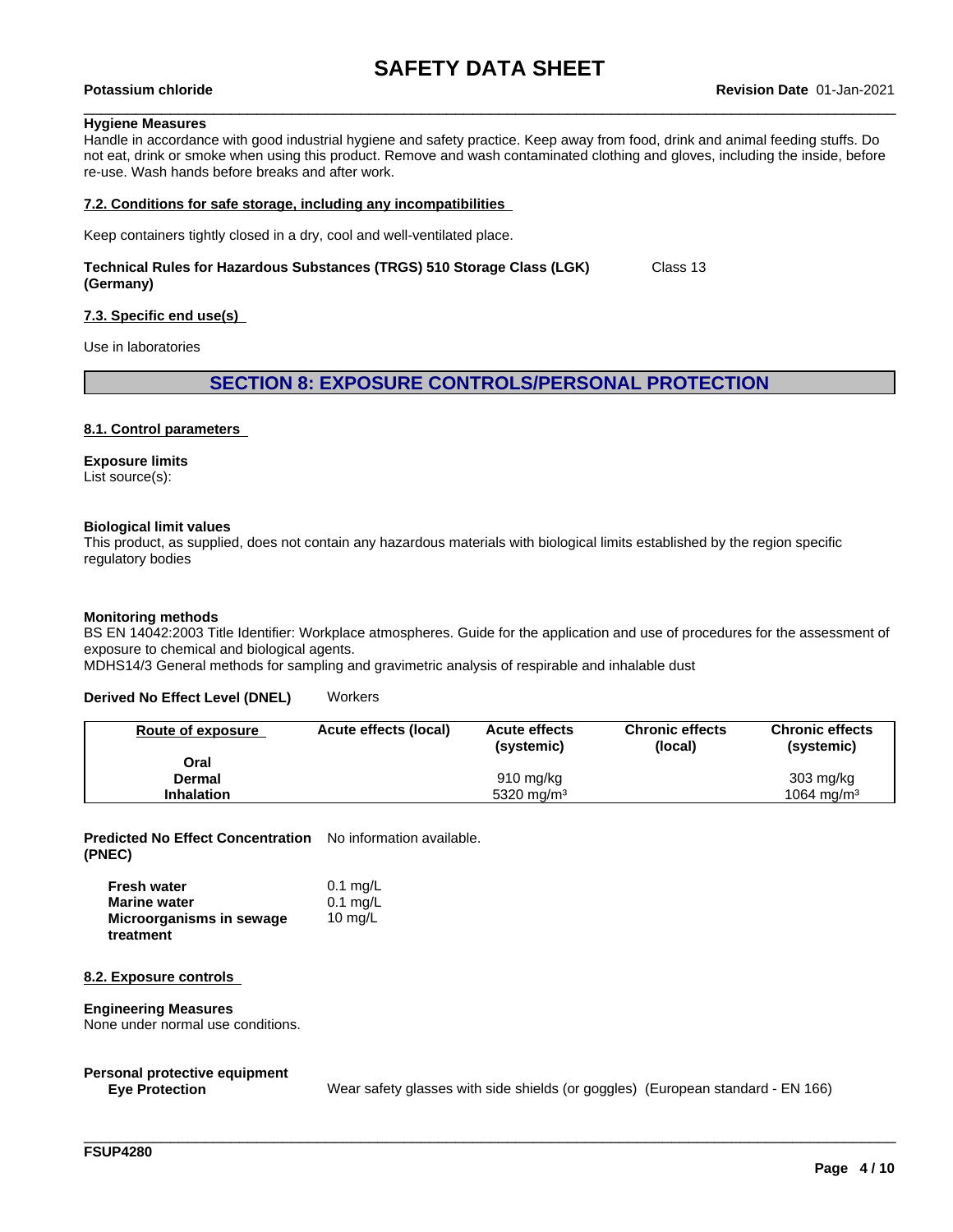# **SAFETY DATA SHEET**<br>Revision Date 01-Jan-2021

| Breakthrough time Glove thickness<br><b>EU standard</b><br><b>Glove material</b><br><b>Glove comments</b>                                                                          |  |
|------------------------------------------------------------------------------------------------------------------------------------------------------------------------------------|--|
| Natural rubber<br>See manufacturers<br>EN 374<br>(minimum requirement)                                                                                                             |  |
| Nitrile rubber<br>recommendations                                                                                                                                                  |  |
| Neoprene                                                                                                                                                                           |  |
| <b>PVC</b>                                                                                                                                                                         |  |
| Skin and body protection<br>Wear appropriate protective gloves and clothing to prevent skin exposure                                                                               |  |
|                                                                                                                                                                                    |  |
| Inspect gloves before use.                                                                                                                                                         |  |
| Please observe the instructions regarding permeability and breakthrough time which are provided by the supplier of the gloves.<br>(Refer to manufacturer/supplier for information) |  |
| Ensure gloves are suitable for the task: Chemical compatability, Dexterity, Operational conditions, User susceptibility, e.g.                                                      |  |
| sensitisation effects, also take into consideration the specific local conditions under which the product is used, such as the danger                                              |  |
| of cuts, abrasion.                                                                                                                                                                 |  |
| Remove gloves with care avoiding skin contamination.                                                                                                                               |  |
|                                                                                                                                                                                    |  |
| No protective equipment is needed under normal use conditions.<br><b>Respiratory Protection</b>                                                                                    |  |
|                                                                                                                                                                                    |  |
| Use a NIOSH/MSHA or European Standard EN 136 approved respirator if exposure limits<br>Large scale/emergency use                                                                   |  |
| are exceeded or if irritation or other symptoms are experienced                                                                                                                    |  |
| Recommended Filter type: Particle filter 2                                                                                                                                         |  |
| Maintain adequate ventilation<br><b>Small scale/Laboratory use</b>                                                                                                                 |  |

**Environmental exposure controls** No information available.

### **SECTION 9: PHYSICAL AND CHEMICAL PROPERTIES**

\_\_\_\_\_\_\_\_\_\_\_\_\_\_\_\_\_\_\_\_\_\_\_\_\_\_\_\_\_\_\_\_\_\_\_\_\_\_\_\_\_\_\_\_\_\_\_\_\_\_\_\_\_\_\_\_\_\_\_\_\_\_\_\_\_\_\_\_\_\_\_\_\_\_\_\_\_\_\_\_\_\_\_\_\_\_\_\_\_\_\_\_\_\_

#### **9.1. Information on basic physical and chemical properties**

| <b>Physical State</b>                          | Solid                    |                                   |
|------------------------------------------------|--------------------------|-----------------------------------|
| Appearance                                     | White                    |                                   |
| Odor                                           | Odorless                 |                                   |
| <b>Odor Threshold</b>                          | No data available        |                                   |
| <b>Melting Point/Range</b>                     | 770 °C / 1418 °F         |                                   |
| <b>Softening Point</b>                         | No data available        |                                   |
| <b>Boiling Point/Range</b>                     | 1420 °C / 2588 °F        | @ 760 mmHg                        |
| <b>Flammability (liquid)</b>                   | Not applicable           | Solid                             |
| Flammability (solid,gas)                       | No information available |                                   |
| <b>Explosion Limits</b>                        | No data available        |                                   |
| <b>Flash Point</b>                             | No information available | Method - No information available |
| <b>Autoignition Temperature</b>                | No data available        |                                   |
| <b>Decomposition Temperature</b>               | No data available        |                                   |
| рH                                             | 6                        | $50q/L$ (20 $°C$ )                |
| <b>Viscosity</b>                               | Not applicable           | Solid                             |
| <b>Water Solubility</b>                        | 340 g/l (20°C)           |                                   |
| Solubility in other solvents                   | No information available |                                   |
| <b>Partition Coefficient (n-octanol/water)</b> |                          |                                   |
| <b>Vapor Pressure</b>                          | No data available        |                                   |
| Density / Specific Gravity                     | 1.987 $g/cm3$            |                                   |
| <b>Bulk Density</b>                            | No data available        |                                   |
| <b>Vapor Density</b>                           | Not applicable           | Solid                             |
| <b>Particle characteristics</b>                | No data available        |                                   |

**9.2. Other information**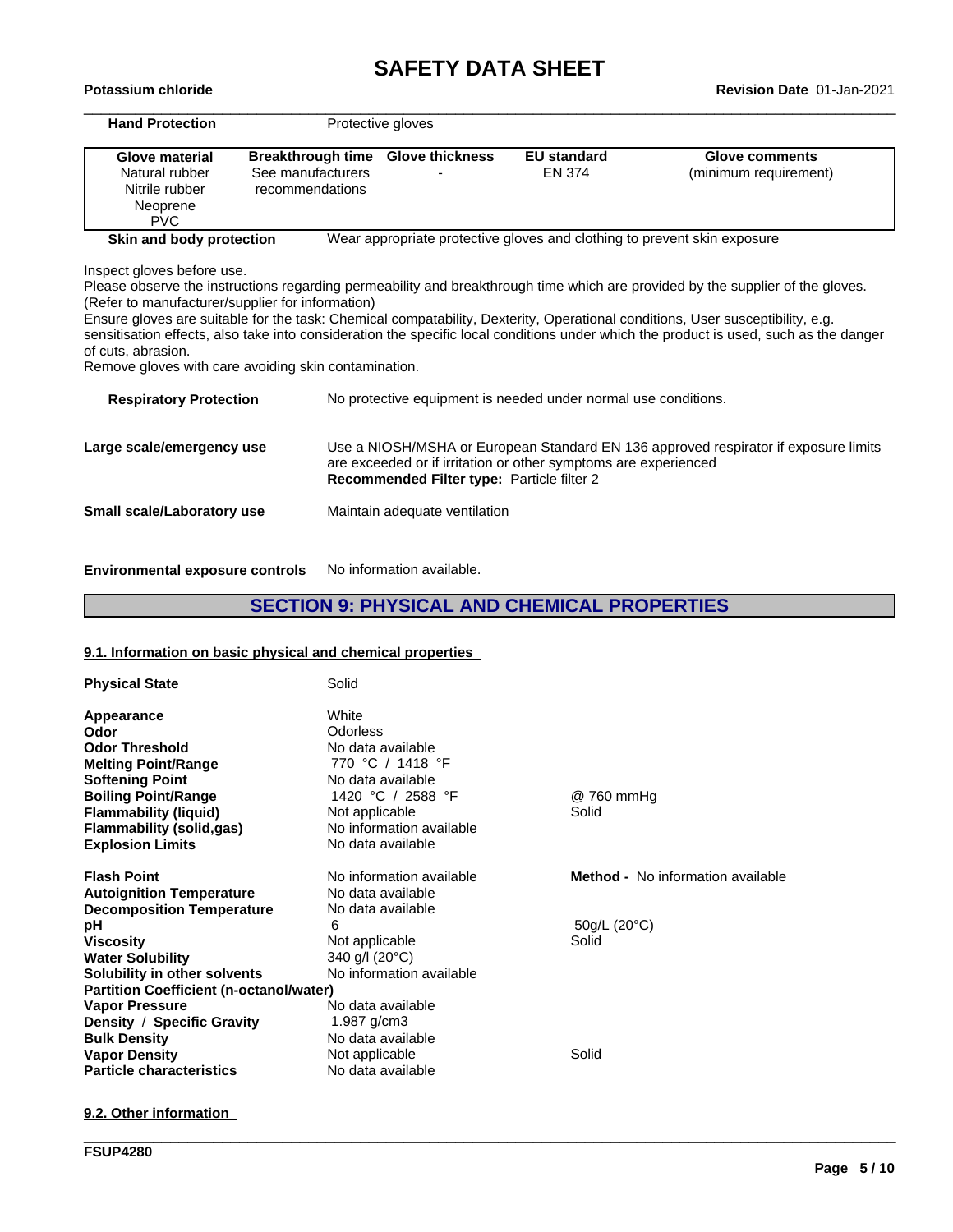**Molecular Formula** Cl K<br> **Molecular Weight** 74.54 **Molecular Weight<br>Evaporation Rate** 

**Not applicable - Solid** 

### **SECTION 10: STABILITY AND REACTIVITY**

| 10.1. Reactivity                                              | None known, based on information available                                                |  |  |
|---------------------------------------------------------------|-------------------------------------------------------------------------------------------|--|--|
| 10.2. Chemical stability                                      | Hygroscopic.                                                                              |  |  |
| 10.3. Possibility of hazardous reactions                      |                                                                                           |  |  |
| <b>Hazardous Polymerization</b><br><b>Hazardous Reactions</b> | Hazardous polymerization does not occur.<br>None under normal processing.                 |  |  |
| 10.4. Conditions to avoid                                     | Incompatible products. Excess heat. Avoid dust formation. Exposure to moist air or water. |  |  |
| 10.5. Incompatible materials                                  | Strong oxidizing agents.                                                                  |  |  |

#### **10.6. Hazardous decomposition products**

Potassium oxides. Hydrogen chloride gas.

### **SECTION 11: TOXICOLOGICAL INFORMATION**

#### **11.1. Information on hazard classes as defined in Regulation (EC) No 1272/2008**

#### **Product Information**

| (a) acute toxicity; |                                                                  |
|---------------------|------------------------------------------------------------------|
| Oral                | Based on available data, the classification criteria are not met |
| Dermal              | No data available                                                |
| <b>Inhalation</b>   | No data available                                                |
|                     |                                                                  |

| Component          | LD50 Oral                                | <b>LD50 Dermal</b> | <b>LC50 Inhalation</b> |
|--------------------|------------------------------------------|--------------------|------------------------|
| Potassium chloride | Rat<br>0 = 2600 ma/ka<br>$R - C$<br>∟ບບບ |                    |                        |
|                    |                                          |                    |                        |

| (b) skin corrosion/irritation;                                       | No data available                      |
|----------------------------------------------------------------------|----------------------------------------|
| (c) serious eye damage/irritation;                                   | No data available                      |
| (d) respiratory or skin sensitization;<br><b>Respiratory</b><br>Skin | No data available<br>No data available |
| (e) germ cell mutagenicity;                                          | No data available                      |
| (f) carcinogenicity;                                                 | No data available                      |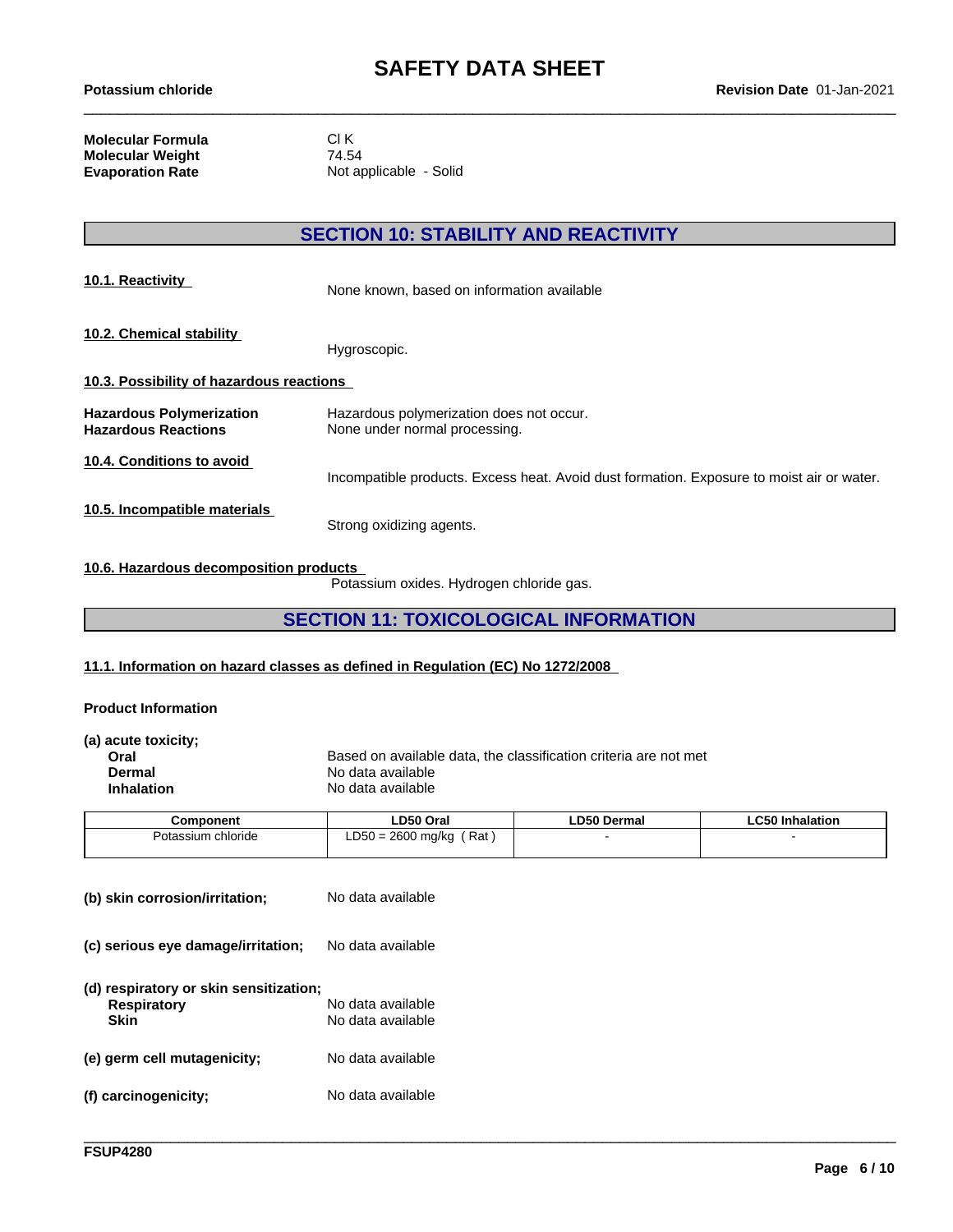There are no known carcinogenic chemicals in this product

| (g) reproductive toxicity;                                              | No data available         |
|-------------------------------------------------------------------------|---------------------------|
| (h) STOT-single exposure;                                               | No data available         |
| (i) STOT-repeated exposure;                                             | No data available         |
| <b>Target Organs</b>                                                    | No information available. |
| (j) aspiration hazard;                                                  | Not applicable<br>Solid   |
| Symptoms / effects, both acute and No information available.<br>delayed |                           |

#### **11.2. Information on other hazards**

**Endocrine Disrupting Properties** Assess endocrine disrupting properties for human health. This product does not contain any known or suspected endocrine disruptors.

### **SECTION 12: ECOLOGICAL INFORMATION**

#### **12.1. Toxicity Ecotoxicity effects** .

| Component          | <b>Freshwater Fish</b>                                                                             | <b>Water Flea</b>  | <b>Freshwater Algae</b> |
|--------------------|----------------------------------------------------------------------------------------------------|--------------------|-------------------------|
| Potassium chloride | Lepomis macrochirus: LC50:<br>1060 mg/L /96h<br>Pimephales promelas: LC50: 750<br>- 1020 ma/L /96h | EC50: 825 mg/L/48h | EC50: 2500 mg/L/72h     |

| 12.2. Persistence and degradability<br><b>Persistence</b><br><b>Degradability</b>  | Soluble in water, Persistence is unlikely, based on information available.<br>Not relevant for inorganic substances.                                          |
|------------------------------------------------------------------------------------|---------------------------------------------------------------------------------------------------------------------------------------------------------------|
| 12.3. Bioaccumulative potential                                                    | Bioaccumulation is unlikely                                                                                                                                   |
| 12.4. Mobility in soil                                                             | The product is water soluble, and may spread in water systems Will likely be mobile in the<br>environment due to its water solubility. Highly mobile in soils |
| 12.5. Results of PBT and vPvB<br>assessment                                        | In accordance with Annex XIII of the REACH Regulation, inorganic substances do not<br>require assessment.                                                     |
| 12.6. Endocrine disrupting<br>properties<br><b>Endocrine Disruptor Information</b> | This product does not contain any known or suspected endocrine disruptors                                                                                     |
| 12.7. Other adverse effects                                                        |                                                                                                                                                               |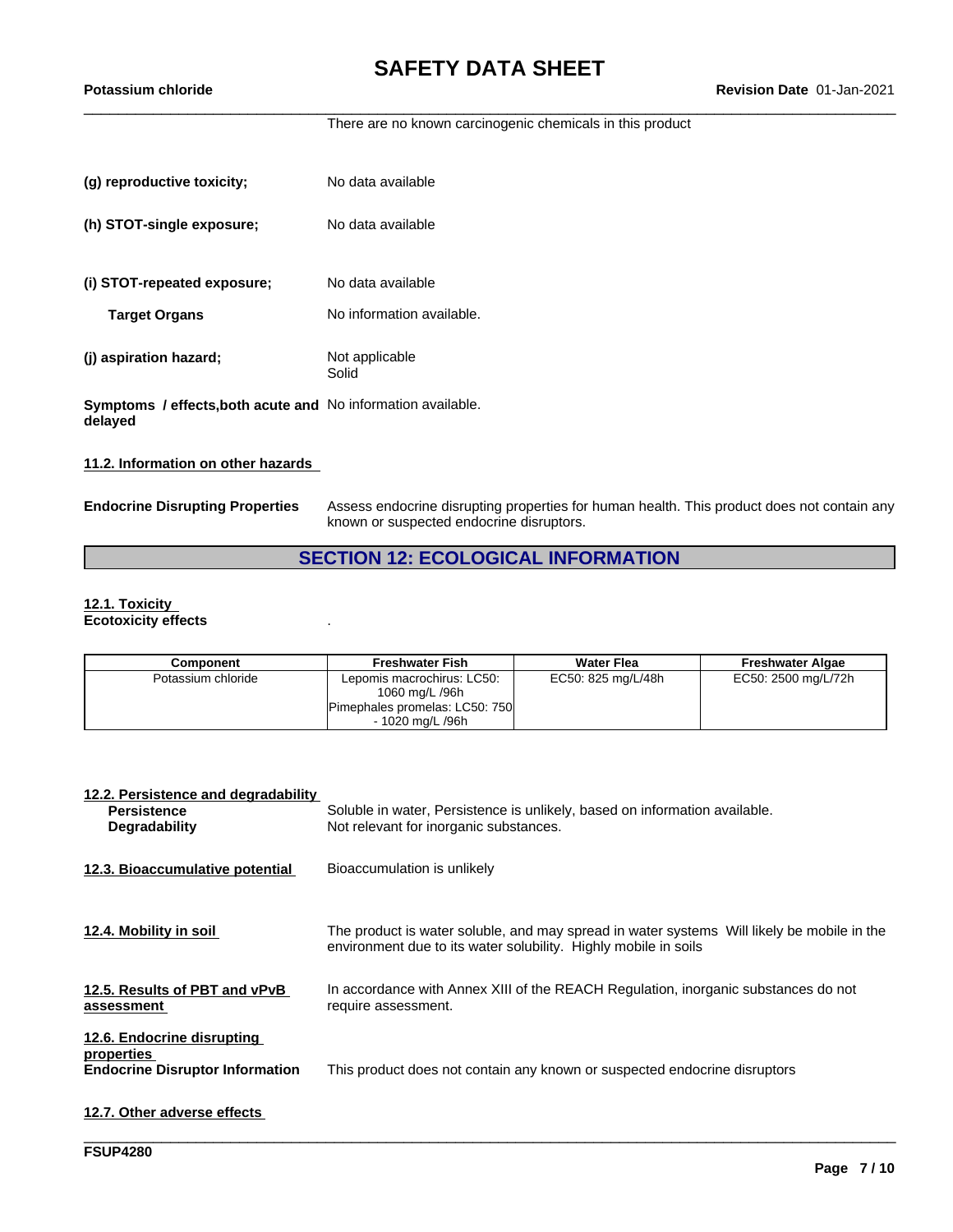### **Persistent Organic Pollutant** This product does not contain any known or suspected substance **Ozone Depletion Potential** This product does not contain any known or suspected substance

### **SECTION 13: DISPOSAL CONSIDERATIONS**

#### **13.1. Waste treatment methods**

| Waste from Residues/Unused<br><b>Products</b> | Chemical waste generators must determine whether a discarded chemical is classified as a<br>hazardous waste. Consult local, regional, and national hazardous waste regulations to<br>ensure complete and accurate classification. |
|-----------------------------------------------|-----------------------------------------------------------------------------------------------------------------------------------------------------------------------------------------------------------------------------------|
| <b>Contaminated Packaging</b>                 | Empty remaining contents. Dispose of in accordance with local regulations. Do not re-use<br>empty containers.                                                                                                                     |
| European Waste Catalogue (EWC)                | According to the European Waste Catalog, Waste Codes are not product specific, but<br>application specific.                                                                                                                       |
| <b>Other Information</b>                      | Waste codes should be assigned by the user based on the application for which the product<br>was used.                                                                                                                            |

#### **SECTION 14: TRANSPORT INFORMATION**

**IMDG/IMO** Not regulated **14.1. UN number 14.2. UN proper shipping name 14.3. Transport hazard class(es) 14.4. Packing group ADR** Not regulated **14.1. UN number 14.2. UN proper shipping name 14.3. Transport hazard class(es) 14.4. Packing group IATA** Not regulated **14.1. UN number 14.2. UN proper shipping name 14.3. Transport hazard class(es) 14.4. Packing group 14.5. Environmental hazards** No hazards identified **14.6. Special precautions for user** No special precautions required Not applicable, packaged goods

**14.7. Maritime transport in bulk according to IMO instruments**

### **SECTION 15: REGULATORY INFORMATION**

#### **15.1. Safety, health and environmental regulations/legislation specific for the substance or mixture**

#### **International Inventories**

X = listed, Europe (EINECS/ELINCS/NLP), U.S.A. (TSCA), Canada (DSL/NDSL), Philippines (PICCS), China (IECSC), Japan (ENCS), Australia (AICS), Korea (ECL).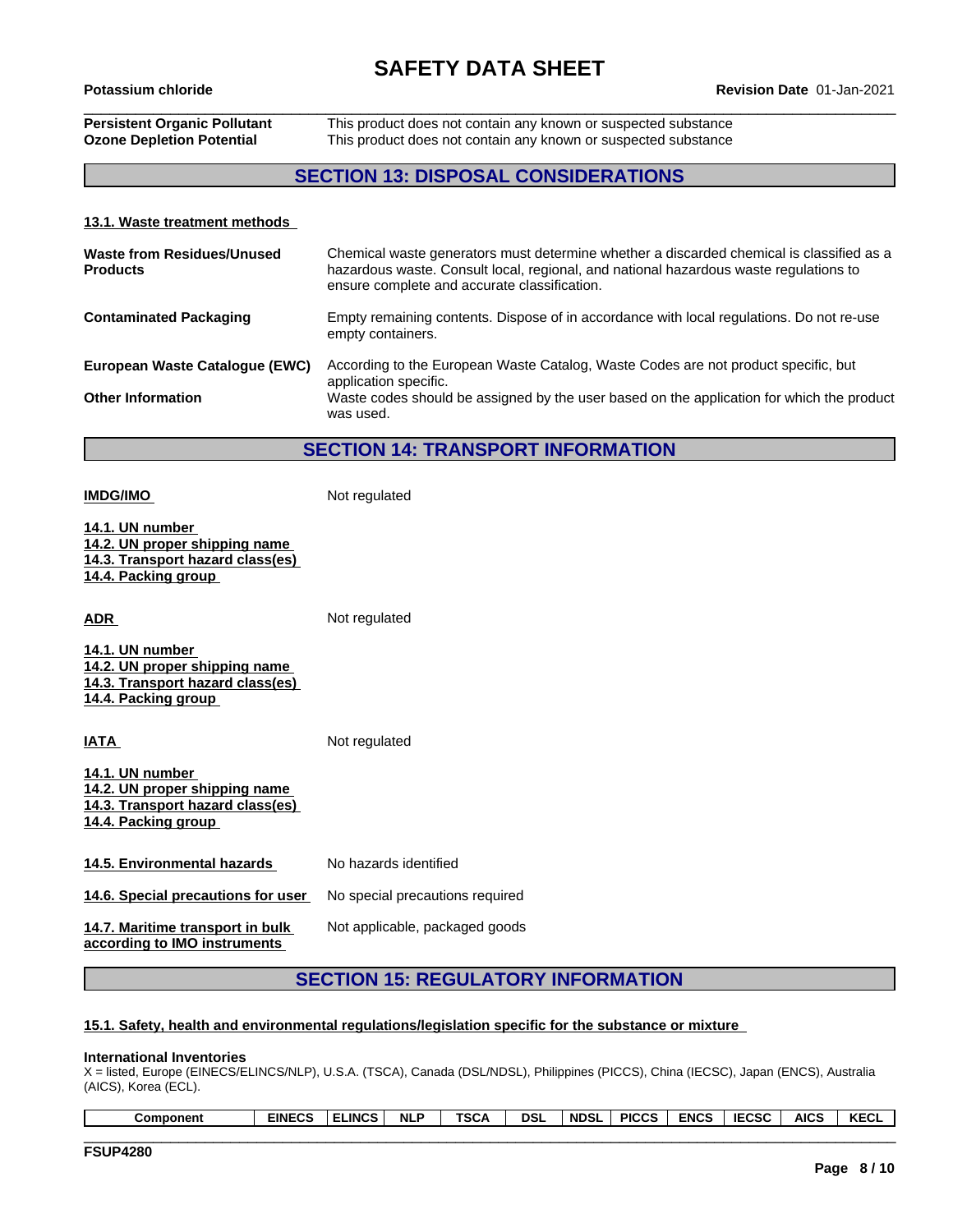| Potassium<br><b>chloride</b> |           |  |  | Revision Date 01-Jan-2021 |           |  |  |  |  |         |
|------------------------------|-----------|--|--|---------------------------|-----------|--|--|--|--|---------|
| Potassium chloride           | 231-211-8 |  |  |                           | $\lambda$ |  |  |  |  | KE-2908 |

### Regulation (EC) No 649/2012 of the European Parliament and of the Council of 4 July 2012 concerning the export and **import of dangerous chemicals**

Not applicable

#### **National Regulations**

**WGK Classification** See table for values

|                          | ---<br><b>Wate</b><br>$\mathbf{r}$<br><b>rmany</b><br>้ V พ/V พ/<br>⊶uassitic<br>.catio <sup>.</sup> | _uft<br><b>Class</b><br>≟armanv<br>JО |
|--------------------------|------------------------------------------------------------------------------------------------------|---------------------------------------|
| ⊇ota<br>$\sim$<br>сполов | WGK                                                                                                  |                                       |

| .<br>onent<br>∍omb⁄             | $\sim$ - INPC.<br>Trance<br>diseases<br>occupation<br>. ables                                                           |
|---------------------------------|-------------------------------------------------------------------------------------------------------------------------|
| Potass <sub>"</sub><br>chloride | $ \sim$<br>DC.<br>√ MP∖<br>ab<br>nelles<br>leaux<br>nr<br>ofessionn<br>maladies<br>des<br>O<br>$\overline{\phantom{a}}$ |

**UK** - Take note of Control of Substances Hazardous to Health Regulations (COSHH) 2002 and 2005 Amendment

#### **15.2. Chemical safety assessment**

A Chemical Safety Assessment/Report (CSA/CSR) has not been conducted

#### **SECTION 16: OTHER INFORMATION**

#### **Full text of H-Statements referred to undersections 2 and 3**

#### **Legend**

| <b>CAS</b> - Chemical Abstracts Service                                                                                                                                                                                                                                                                                                                                                                                          | <b>TSCA</b> - United States Toxic Substances Control Act Section 8(b)<br>Inventory                                                                                                                                                                                                                                             |
|----------------------------------------------------------------------------------------------------------------------------------------------------------------------------------------------------------------------------------------------------------------------------------------------------------------------------------------------------------------------------------------------------------------------------------|--------------------------------------------------------------------------------------------------------------------------------------------------------------------------------------------------------------------------------------------------------------------------------------------------------------------------------|
| EINECS/ELINCS - European Inventory of Existing Commercial Chemical DSL/NDSL - Canadian Domestic Substances List/Non-Domestic<br>Substances/EU List of Notified Chemical Substances<br><b>PICCS</b> - Philippines Inventory of Chemicals and Chemical Substances<br><b>IECSC</b> - Chinese Inventory of Existing Chemical Substances<br><b>KECL</b> - Korean Existing and Evaluated Chemical Substances                           | Substances List<br><b>ENCS</b> - Japanese Existing and New Chemical Substances<br><b>AICS</b> - Australian Inventory of Chemical Substances<br>NZIoC - New Zealand Inventory of Chemicals                                                                                                                                      |
| WEL - Workplace Exposure Limit<br><b>ACGIH</b> - American Conference of Governmental Industrial Hygienists<br><b>DNEL</b> - Derived No Effect Level<br><b>RPE</b> - Respiratory Protective Equipment<br><b>LC50</b> - Lethal Concentration 50%<br><b>NOEC</b> - No Observed Effect Concentration<br><b>PBT</b> - Persistent, Bioaccumulative, Toxic                                                                              | <b>TWA</b> - Time Weighted Average<br><b>IARC</b> - International Agency for Research on Cancer<br>Predicted No Effect Concentration (PNEC)<br>LD50 - Lethal Dose 50%<br><b>EC50</b> - Effective Concentration 50%<br><b>POW</b> - Partition coefficient Octanol: Water<br><b>vPvB</b> - very Persistent, very Bioaccumulative |
| <b>ADR</b> - European Agreement Concerning the International Carriage of<br>Dangerous Goods by Road<br><b>IMO/IMDG</b> - International Maritime Organization/International Maritime<br>Dangerous Goods Code<br><b>OECD</b> - Organisation for Economic Co-operation and Development<br><b>BCF</b> - Bioconcentration factor<br>Key literature references and sources for data<br>https://echa.europa.eu/information-on-chemicals | <b>ICAO/IATA</b> - International Civil Aviation Organization/International Air<br><b>Transport Association</b><br><b>MARPOL</b> - International Convention for the Prevention of Pollution from<br>Ships<br><b>ATE</b> - Acute Toxicity Estimate<br>VOC (volatile organic compound)                                            |

Suppliers safety data sheet, Chemadvisor - LOLI, Merck index, RTECS

#### **Training Advice**

Chemical hazard awareness training, incorporating labelling, Safety Data Sheets (SDS), Personal Protective Equipment (PPE) and hygiene.